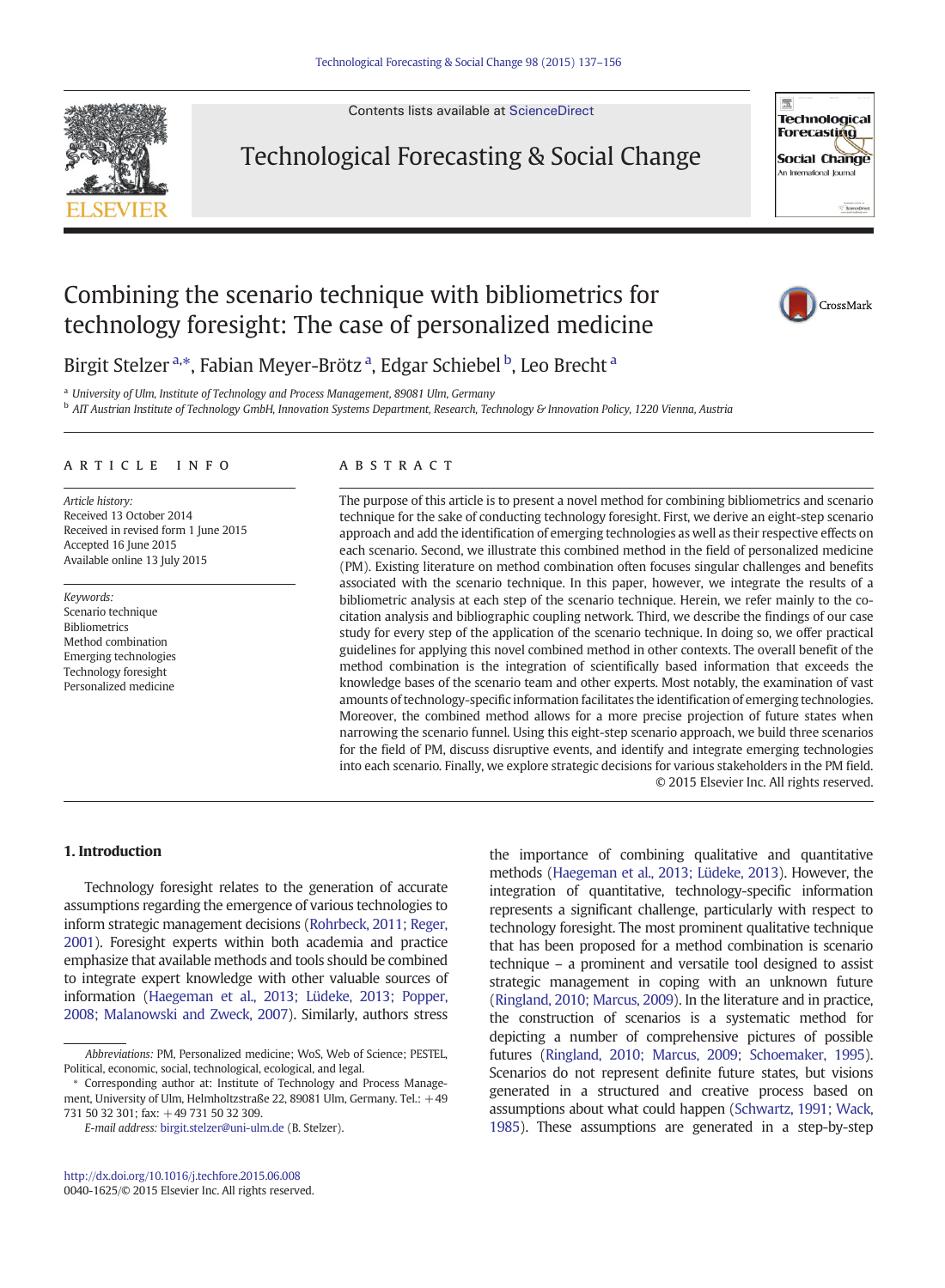procedure and are incorporated into strategy development ([Mietzner and Reger, 2005](#page--1-0)). The inherent benefit of the scenario technique is its facility in coping with the range of possible futures, thereby opening up the horizon of participants and stakeholders to these futures and reducing their risk of making incorrect decisions ([Schoemaker, 1995](#page--1-0)). Researchers have proposed a number of quantitative methods to optimize the accuracy of the scenario technique, including fuzzy clustering ([Pishvaee et al., 2008\)](#page--1-0), system dynamics [\(Piirainen et al., 2010](#page--1-0)), and diffusion models like the Fisher-Pry model [\(Daim et al.,](#page--1-0) [2006\)](#page--1-0).

In this paper, we emphasize the added value associated with combining methods and linking academia to practice. Specifically, we report a case study in the field of personalized medicine (PM) where we have used a combination of scenario technique and bibliometric methods to conduct technology foresight. In doing so, we contribute to existing scholarship on the method combination in three principal ways. First, we derive a scenario approach that is specifically focused on technology foresight; this approach is based on prominent approaches that have been described in the literature. Second, we demonstrate that the output creation in each step of the scenario technique can be complemented with bibliometric information. The combination of the scenario technique and bibliometrics represents a novel method within the field of technology foresight. The novelty of this approach fills a gap in a literature in which most scholars have focused on addressing single challenges in a single step of the scenario technique, e.g., a consistent clustering process [\(Pishvaee et al., 2008; Hirsch et al.,](#page--1-0) [2013\)](#page--1-0). Third, the description of our case study findings provides practitioners with guidelines for replicating our methodological approach. The applied nature of this paper extends current research about comprehensive methodologies, which has often remained conceptual in kind ([Brose et al., 2013](#page--1-0)).

We have chosen to combine bibliometrics with scenario technique for multiple reasons. First, bibliometrics is a sophisticated and versatile technique that yields a variety of types of information, each of which is useful for integration at different steps of the scenario technique. Bibliometrics builds upon a large data basis of scientific articles. Applied to a specific field of technology its results include the intellectual structure, current research topics and publishing organizations, authors, and countries [\(Ma et al., 2014; Vogel and Güttel, 2013](#page--1-0)). Second, bibliometrics has long been used for forecasting using term frequency analysis ([Woon et al., 2011](#page--1-0)) or bibliographic coupling [\(Huang and Chang, 2014; Kuusi and Meyer, 2007](#page--1-0)). Third, bibliometrics is useful for the analysis of only relatively short timeframes [\(Lichtenthaler, 2002\)](#page--1-0) and scarcely captures the influence of socio-economic factors. However, when combined with the scenario technique, bibliometric information narrows the so-called scenario funnel by reducing the number of possible developments in the near future. As such, integrating bibliometrics results in more accurate long-term scenarios because the regular foresight timeframe of scenario technique is retained. The overall benefit of the combined method is the integration of broad, current and scientifically based information that exceeds the respective knowledge bases of both the scenario team and experts. Moreover, as will be demonstrated over the course of this paper, this combined method offers a holistic tool for technology foresight with a focus on identifying and evaluating emerging technologies.

The sections of this paper are organized as follows. In Section 2, we offer a short overview of the literature on method combination, with a particular emphasis on the research gaps identified above. In Section 3, we describe our eight-step scenario approach designed specifically for technology foresight. In addition, we outline challenges associated with each step in the technique, and emphasize the need to integrate quantitative information with it. In [Section 4](#page--1-0), we describe the applicability of bibliometric analysis and the types of information it can provide. In this section, we argue that the results borne from bibliometric analysis can complement every step of the scenario technique. To address our primary research goals, in [Section 5,](#page--1-0) we describe how we integrated key results from bibliometric analysis into the scenario technique in the context of PM. We discuss in detail how bibliometrics has enriched output creation. Finally, in [Section 6,](#page--1-0) we present our key findings and avenues for future research in this area.

### 2. Overview of literature on method combination

Several researchers and practitioners have suggested that combining methods can be a particularly effective foresight tool ([Haegeman et al., 2013; Lüdeke, 2013; Popper, 2008;](#page--1-0) [Malanowski and Zweck, 2007](#page--1-0)). To provide a comprehensive synopsis of various method combinations in the context of technology foresight, we used the Web of Science (WoS) database to perform a detailed literature review of relevant articles from the last ten years. This overview reveals that research has principally focused the combination of quantitative methods with either scenario technique or roadmapping ([Table 1\)](#page--1-0). The purpose was to improve single steps within these two underlying foresight tools. For example, researchers have combined the scenario technique with systems dynamics approaches to quantify the clustering process [\(Pishvaee et al.,](#page--1-0) [2008; Hirsch et al., 2013](#page--1-0)). Bibliometric analysis has been used in combination with roadmapping or diffusion models to make qualitative assumptions more accurate by providing quantified information (e.g., performance measures of research efforts, identification of key experts in a research field). The inclusion of quantitative input into the whole scenario process, however, has not been researched to date. This highlights that our proposed method combination of bibliometrics and scenario technique is novel to the field of foresight. In the subsequent sections, we discuss the scenario technique and bibliometrics independently before describing the benefits associated with their combination in [Section 5.](#page--1-0)

#### 3. Scenario technique

#### 3.1. The scenario technique as a key foresight tool

Within the field of strategic management, the scenario technique is considered a useful tool for long-term business planning ([Bradfield et al., 2005](#page--1-0)). It enables the analysis of the current situation while systematically identifying areas of influence and accordingly deducing driving forces with their relationships [\(van der Heijden, 2000\)](#page--1-0). A critical benefit associated with integrating scenario technique into strategic management is that it provides greater awareness of the factors that influence future events. In this way, scenario planning is "educational" [31, p.119], and has a substantial impact on